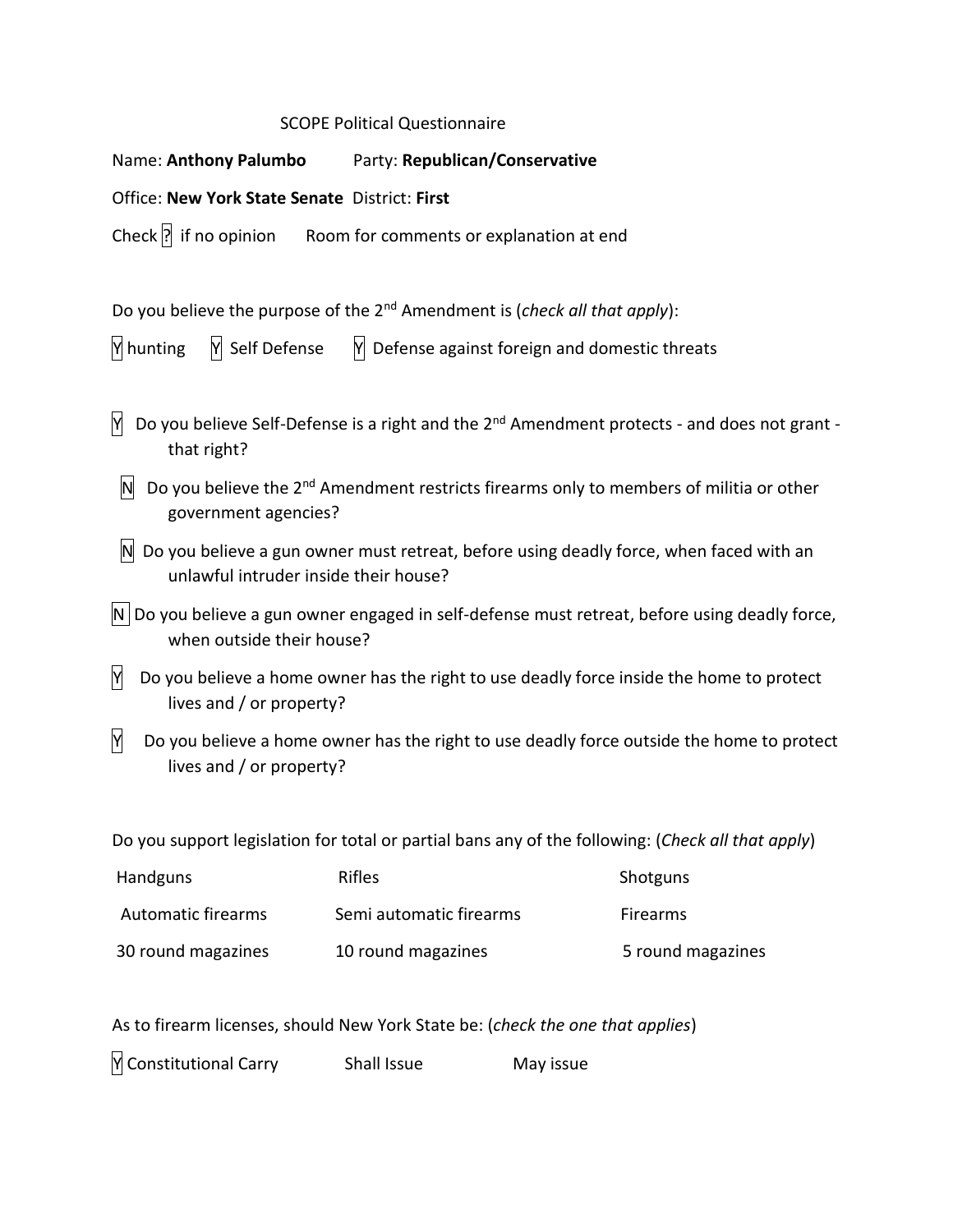| N. | Do you support the USA rejoining the United Nations Arms Trade Treaty? |
|----|------------------------------------------------------------------------|
|    |                                                                        |

 $\overline{Y}$  Does it require Senate approval as a treaty?

| N<br>Do you support a ban on firearms over a certain caliber? |  |
|---------------------------------------------------------------|--|
|---------------------------------------------------------------|--|

| If so, what caliber? |  |
|----------------------|--|
|----------------------|--|

 $\overline{M}$  Do you support the 2005 "Protection of Lawful Commerce in Arms Act" (PLCAA)?

 $\mathbb{M}$  Do you believe the 2005 PLCAA supersedes and nullifies any state laws to the contrary?

 $\mathbb N$  Do you believe that the NYS law classifying firearms as a nuisance violates the PLCAA?

Do you believe that increased civilian firearms ownership leads to:

 $\mathbb N$  More Crime  $\mathbb N$  Less Crime  $\mathbb N$  Has negligible effect

- $\overline{N}$  Do you support legislation requiring microstamping?
- $\overline{Y}$  Do you support pistol permit reciprocity with other states?
- $\vert N \vert$  Do you support Safe Storage laws?
- $\vert N \vert$  Do you support a gun purchase waiting period longer than the NICS required 3 days?
- $\vert$ N Do you support laws limiting firearm purchases to a specific number per time period?
- $\overline{N}$  Do you support laws limiting ammo purchases to a specific number per time period?
- $\vert N \vert$  Do you believe firearm possession is limited to only inside the residence?
- $\mathsf{N}$  Do you support restricting ammo purchases only to the caliber of gun owned by the purchaser?
- $\vert N \vert$  Do you support mandatory liability insurance for all gun owners?
- $\overline{N}$  Since 1988, The United States Undetectable Firearms Act made illegal any firearm that is not detectable by walk-through [metal detection.](https://en.wikipedia.org/wiki/Metal_detector) Given that, do you believe we need more state or federal "Ghost Gun laws?